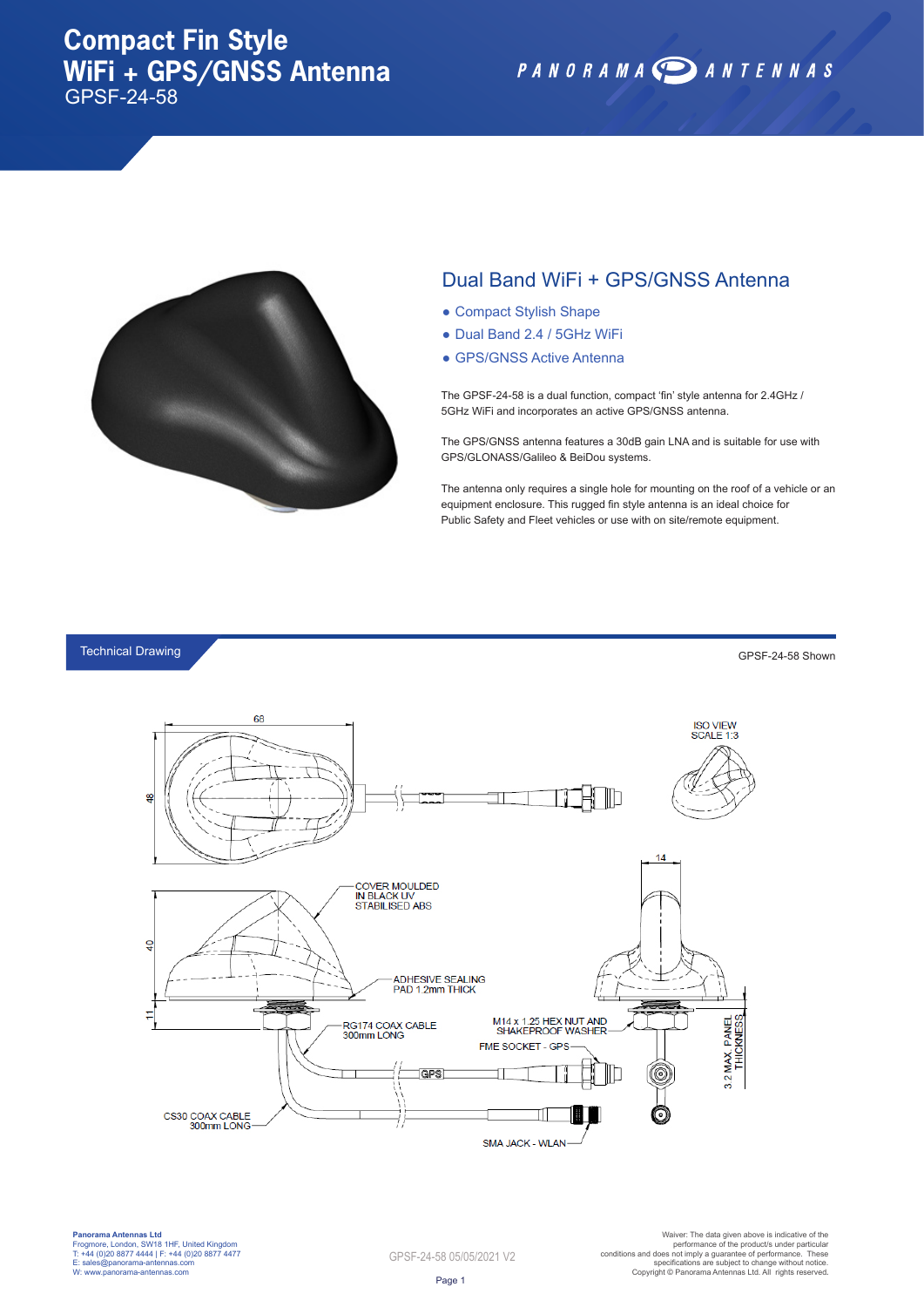# **Compact Fin Style WiFi + GPS/GNSS Antenna**

GPSF-24-58

Product Data

| Part No.                 |                    |                                                                       |
|--------------------------|--------------------|-----------------------------------------------------------------------|
|                          |                    | GPSF-24-58                                                            |
| <b>Electrical Data</b>   |                    |                                                                       |
| Frequency Range (MHz)    |                    | 2.4/5GHz                                                              |
| Gain: Isotropic          |                    | 2dBi                                                                  |
| Polarisation             |                    | Vertical                                                              |
| Pattern                  |                    | Omni-directional                                                      |
| Impedance                |                    | $50\Omega$                                                            |
| Max Input Power (W)      |                    | 25                                                                    |
| <b>GPS Data</b>          |                    |                                                                       |
| Frequency Range (MHz)    |                    | 1562-1612                                                             |
| <b>VSWR</b>              |                    | $< 2.0:1 \pm 4MHz$                                                    |
| Gain: LNA                |                    | 30dB                                                                  |
| Polarisation             |                    | <b>Right Hand Circular</b>                                            |
| <b>Operating Voltage</b> |                    | 3 - 5V DC (fed via coax)                                              |
| Current                  |                    | $<$ 20 $mA$                                                           |
| <b>Mechanical Data</b>   |                    |                                                                       |
| Dimensions (mm)          | Height             | 40(1.5")                                                              |
|                          | Width              | 48 (1.8")                                                             |
|                          | Length             | 68 (2.7")                                                             |
| Operating Temp (°C)      |                    | $-40^{\circ}$ / +80 $^{\circ}$ C (-40 $^{\circ}$ / +176 $^{\circ}$ F) |
| <b>Material</b>          |                    | <b>UV Stable ABS</b>                                                  |
| <b>Mounting Data</b>     |                    |                                                                       |
| Fixing                   |                    | $(14mm/0.5")$ Panel mount                                             |
| Cable Data               |                    |                                                                       |
| <b>GPS Cable</b>         | <b>Type</b>        | <b>RG174</b>                                                          |
|                          | Diameter (mm)      | 2.8(0.11")                                                            |
|                          | Length $(m)$       | 0.3(1')                                                               |
|                          | <b>Termination</b> | <b>FME</b> socket                                                     |
| <b>Comms Cable</b>       | <b>Type</b>        | <b>CS30</b>                                                           |
|                          | Diameter (mm)      | 2.8(0.11")                                                            |
|                          | Length (m)         | 0.3(1')                                                               |
|                          | Termination        | <b>SMA Jack</b>                                                       |